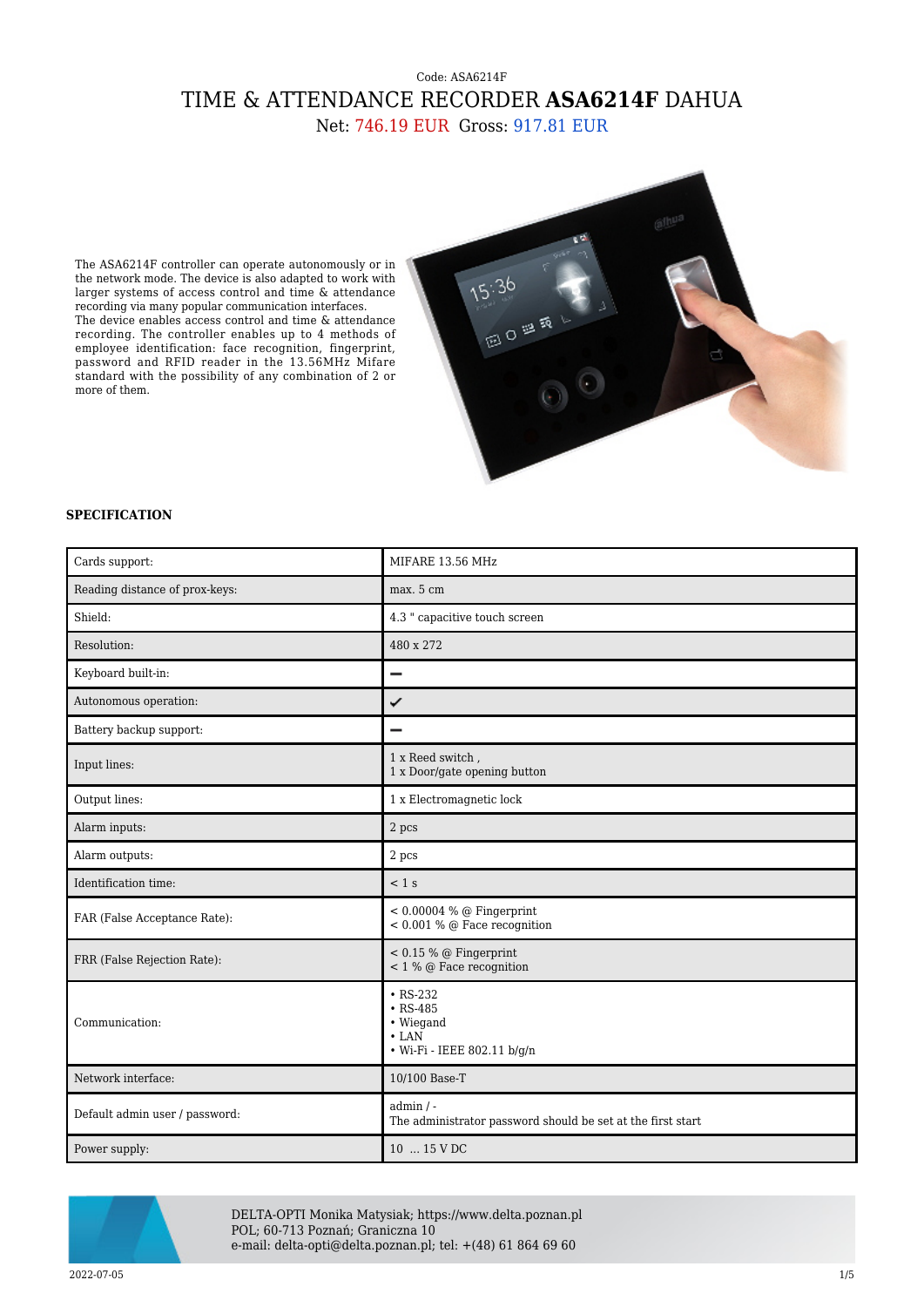| Main features:                 | • Mifare 13.56 MHz proximity reader built-in,<br>• Fingerprint reader built-in<br>• 2 cameras built-in : 2.0 Mpx working in the visible light range, 1.3 Mpx working in<br>the near infrared light range<br>• Memory of 3000 fingerprint patterns<br>• Memory of 3000 face templates<br>• Identification modes : PIN, Proximity identifier Mifare, Fingerprint, Face<br>recognition, Any combination of the above,<br>• Support for door contact and exit button<br>• Indication of forced entry and the lack of closing doors<br>• Anti-passback<br>• 30000 indexed users<br>• Weekly, or daily operation schedule<br>• Holiday Schedules<br>• History of 150000 events<br>• Integration with an alarm system via in/out line<br>• Port USB<br>• Overload protection<br>• Overvoltage protection<br>• Tamper detection - opening the enclosure |
|--------------------------------|-------------------------------------------------------------------------------------------------------------------------------------------------------------------------------------------------------------------------------------------------------------------------------------------------------------------------------------------------------------------------------------------------------------------------------------------------------------------------------------------------------------------------------------------------------------------------------------------------------------------------------------------------------------------------------------------------------------------------------------------------------------------------------------------------------------------------------------------------|
| Operation temp:                | $-30 °C$ 60 °C                                                                                                                                                                                                                                                                                                                                                                                                                                                                                                                                                                                                                                                                                                                                                                                                                                  |
| Permissible relative humidity: | max. 95 % (non-condensing)                                                                                                                                                                                                                                                                                                                                                                                                                                                                                                                                                                                                                                                                                                                                                                                                                      |
| Weight:                        | 0.8 <sub>kq</sub>                                                                                                                                                                                                                                                                                                                                                                                                                                                                                                                                                                                                                                                                                                                                                                                                                               |
| Dimensions:                    | 214 x 122 x 103 mm                                                                                                                                                                                                                                                                                                                                                                                                                                                                                                                                                                                                                                                                                                                                                                                                                              |
| Supported languages:           | English                                                                                                                                                                                                                                                                                                                                                                                                                                                                                                                                                                                                                                                                                                                                                                                                                                         |
| Manufacturer / Brand:          | <b>DAHUA</b>                                                                                                                                                                                                                                                                                                                                                                                                                                                                                                                                                                                                                                                                                                                                                                                                                                    |
| Guarantee:                     | 3 years                                                                                                                                                                                                                                                                                                                                                                                                                                                                                                                                                                                                                                                                                                                                                                                                                                         |

## **PRESENTATION**

Front panel:



Side view:

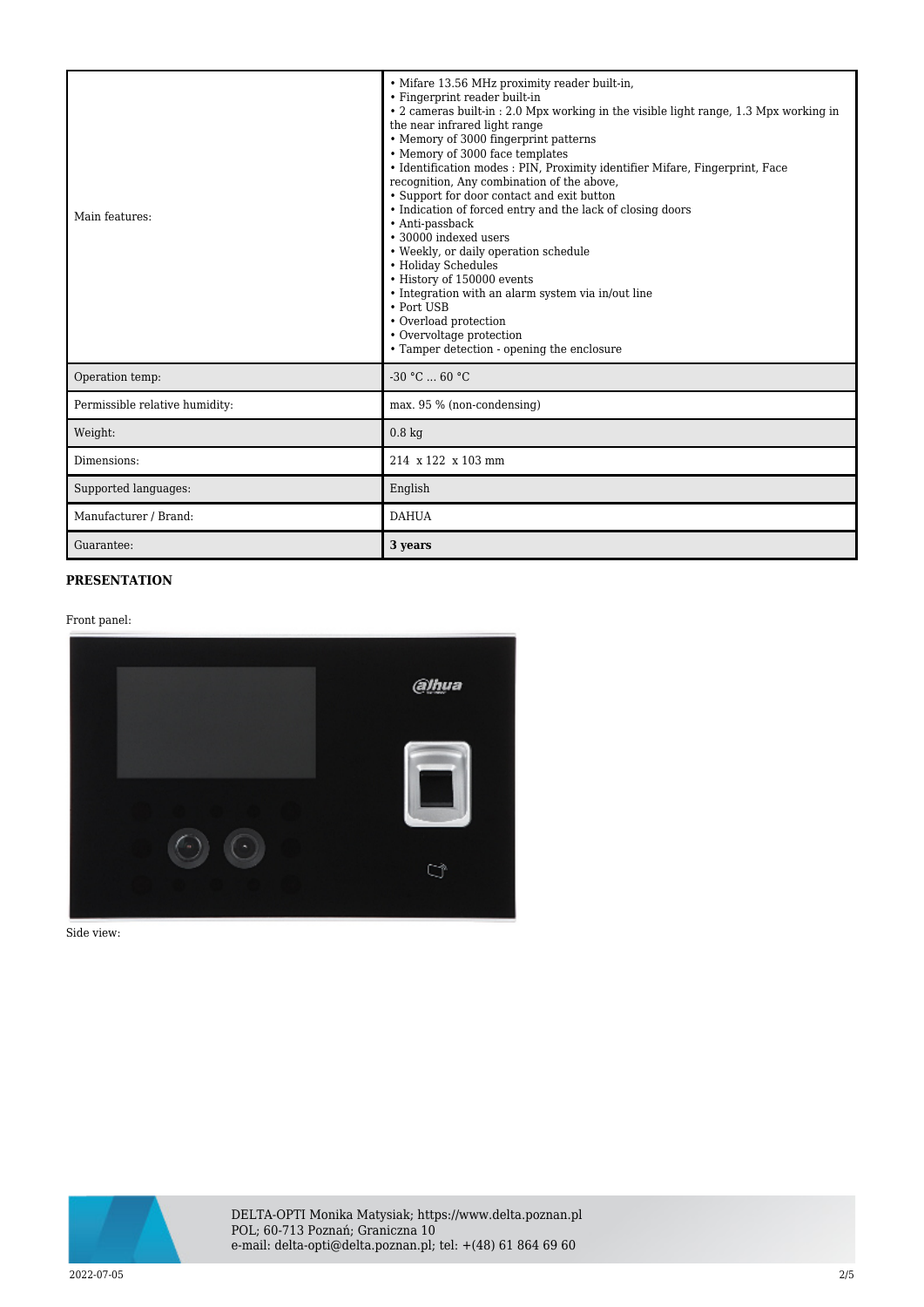



Rear view:



DELTA-OPTI Monika Matysiak; https://www.delta.poznan.pl POL; 60-713 Poznań; Graniczna 10 e-mail: delta-opti@delta.poznan.pl; tel: +(48) 61 864 69 60

2022-07-05 3/5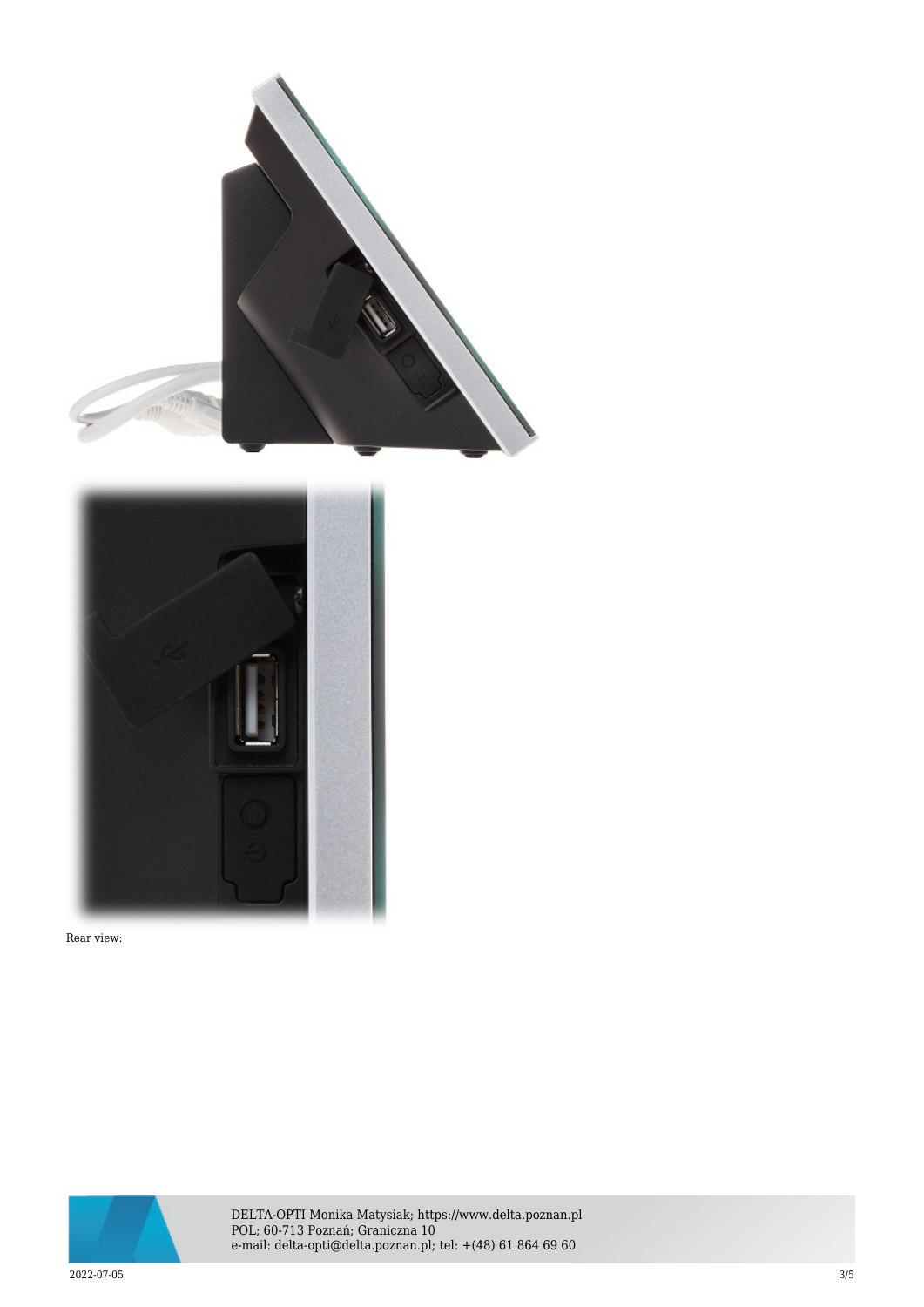

Connectors:



DELTA-OPTI Monika Matysiak; https://www.delta.poznan.pl POL; 60-713 Poznań; Graniczna 10 e-mail: delta-opti@delta.poznan.pl; tel: +(48) 61 864 69 60

2022-07-05 4/5